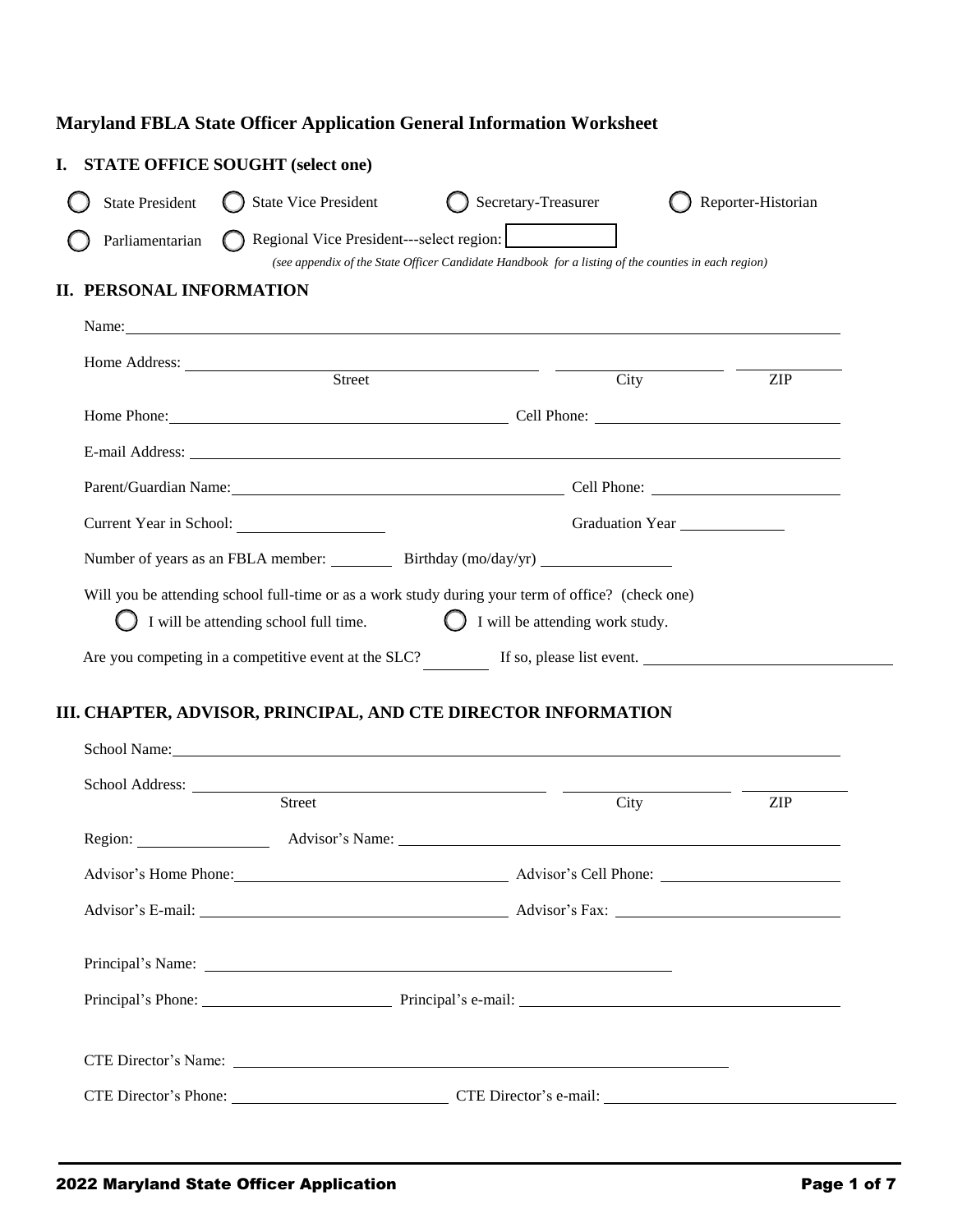## **Maryland FBLA State Officer Application Uniform Information Sheet**

| <b>All candidates</b> |
|-----------------------|
|                       |

Print your first/last name as it should appear on polo shirt: \_\_\_\_\_\_\_\_\_\_\_\_\_\_\_\_\_\_\_\_\_\_\_\_\_\_\_\_\_\_\_\_\_\_\_\_\_\_\_\_\_\_\_\_\_

#### **Female candidates**

|                        | Dress shirt size: (Choose one: S/M/L/XL/2X/3X)     |
|------------------------|----------------------------------------------------|
|                        | Ladies Polo Shirt: (Choose one: XS/S/M/L/XL/2X/3X) |
|                        |                                                    |
| <b>Male candidates</b> |                                                    |
|                        |                                                    |
|                        |                                                    |
|                        |                                                    |
|                        |                                                    |
|                        |                                                    |
|                        |                                                    |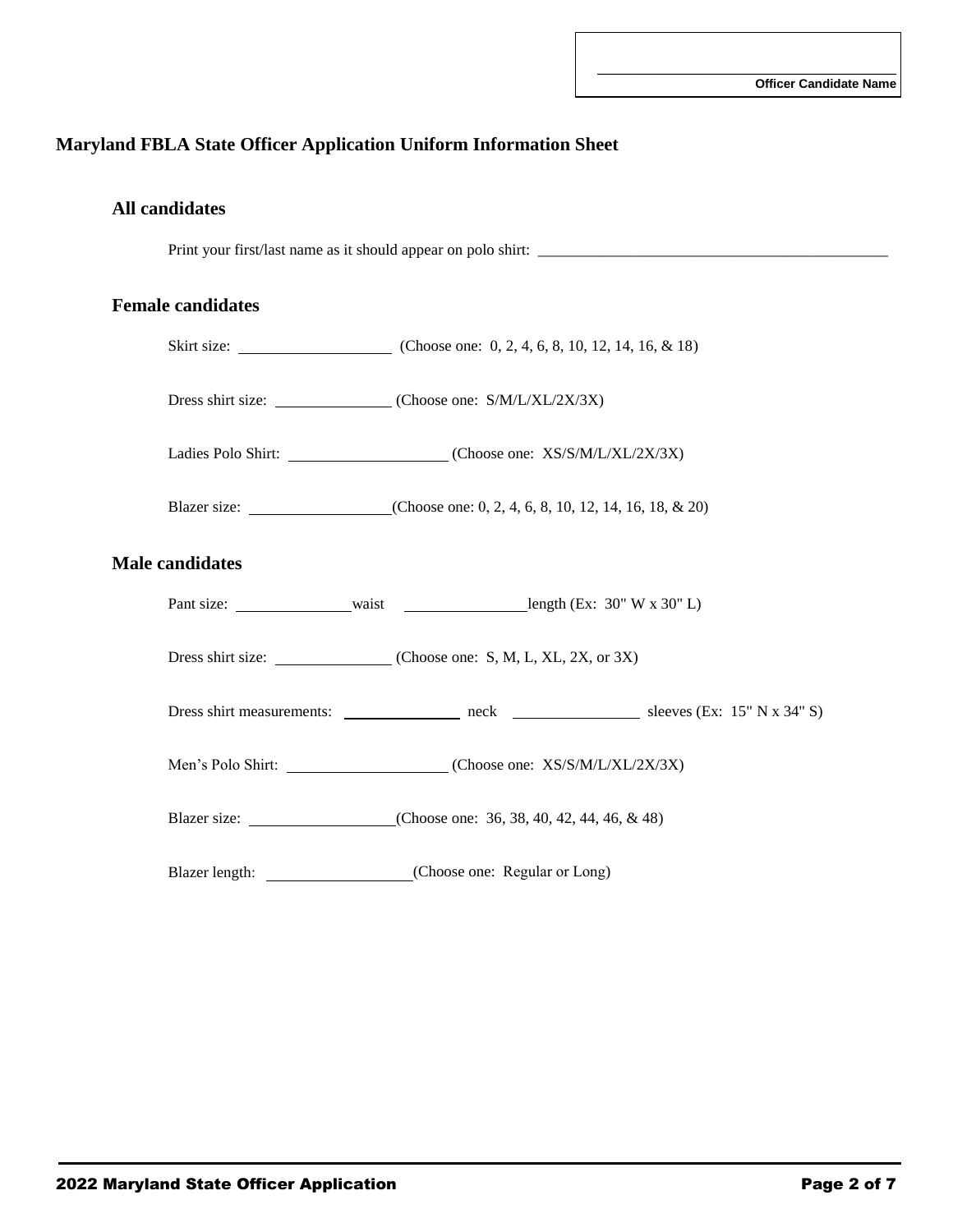\_\_\_\_\_\_\_\_\_\_\_\_\_\_\_\_\_\_\_\_\_\_\_\_\_\_\_\_\_\_\_\_

#### **State Officer Attendance at Events/Activities Commitment**

If elected, I will commit to attend all of the required activities/meetings listed below. Failure to attend any required event with or without notice will be subject to resignation or removal from office. List an explanation below for any 'no' answers to the required activities listed below.

| Yes | N <sub>0</sub> | Event                                               | <b>Dates</b>                                        |                 |
|-----|----------------|-----------------------------------------------------|-----------------------------------------------------|-----------------|
|     |                | Organizational meeting with state officer team      | One Saturday in April/May 2022 – 9am to 4pm         | <b>Required</b> |
|     |                | MD FBLA State Officer Leadership Academy            | Online Experience on various dates from May-October | <b>Required</b> |
|     |                | National Leadership Conference                      | Chicago, IL - June 29 to July 2, 2022               | <b>Required</b> |
|     |                | <b>State Officer Training</b>                       | 2 days in early August 2022                         | <b>Required</b> |
|     |                | State Fall Leadership Conference                    | November 2, 2022 <i>(tentative date)</i>            | <b>Required</b> |
|     |                | National Fall Leadership Conference                 | November 2022                                       | Optional        |
|     |                | Regional Conference                                 | 1 day in January 2023                               | <b>Required</b> |
|     |                | <b>State Leadership Conference</b>                  | March 8 - 11, 2023                                  | <b>Required</b> |
|     | ( )            | <b>State Executive Meetings/Calls</b>               | approximately 1 per month on weekdays or weekends   | <b>Required</b> |
|     |                | <b>Chapter Visits</b>                               | approximately 5 visits during 2022-23 school year   | <b>Required</b> |
|     |                | Organizational meeting with succeeding officer team | April or May 2023 (one Saturday)                    | <b>Required</b> |

If you answered 'no' to any required activity, please explain why you cannot participate: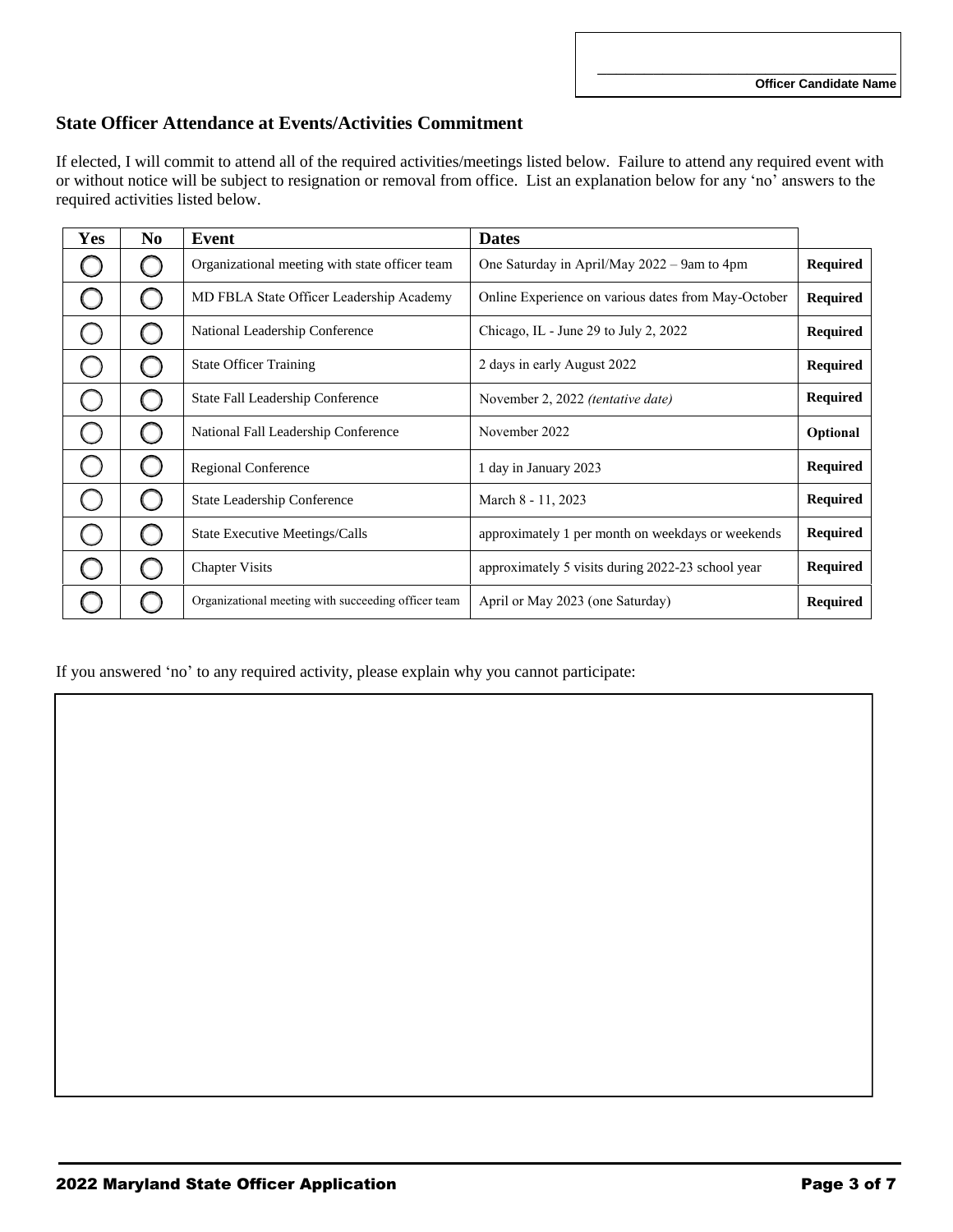#### **State Officer Transportation Requirements**

Do you have a driver's license?  $\bigcirc$  Yes  $\bigcirc$  No

If no, indicate how you plan to attend all required meetings and other activities (as part of the explanation, please specifically identify your sources of transportation):

Do you have a vehicle or access to a vehicle you can use to attend the required meetings?  $\bigcirc$  Yes  $\bigcirc$  No

If no, please indicate specifically how you will be able to attend the required meetings:

| Do you have the ability to access e-mail on a daily basis? $\bigcirc$ Yes $\bigcirc$ No |  |  |  |
|-----------------------------------------------------------------------------------------|--|--|--|
|-----------------------------------------------------------------------------------------|--|--|--|

If no, please indicate how you will be able to check e-mail daily and respond to FBLA related e-mails within 24 hours:

Do you have a cell phone and a text plan and can access it on a daily basis?  $\bigcirc$  Yes  $\bigcirc$  No

If no, please indicate what other access to telephone service you have to be able to be reached by phone by a member of the Board, state officers, local chapters, and others: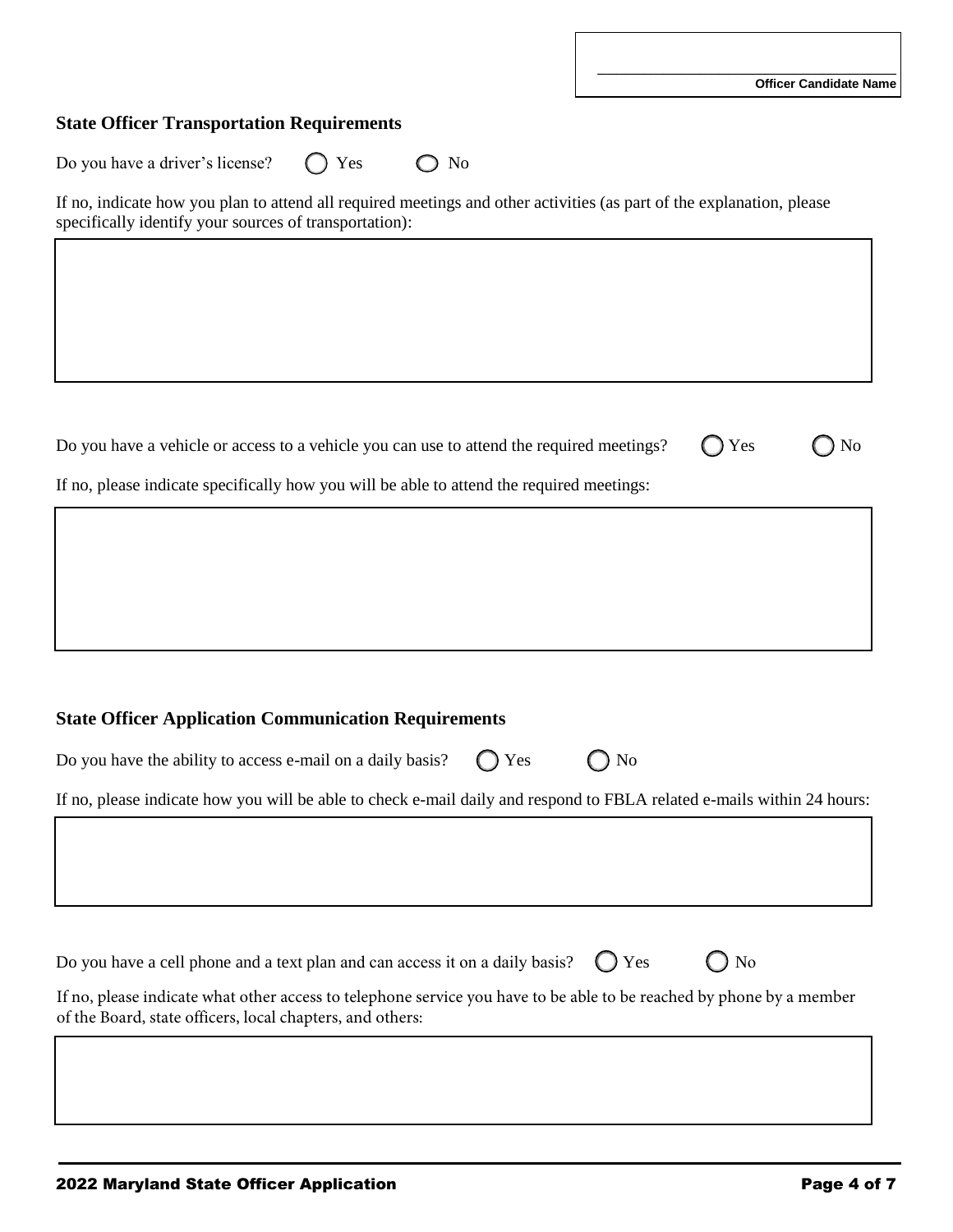\_\_\_\_\_\_\_\_\_\_\_\_\_\_\_\_\_\_\_\_\_\_\_\_\_\_\_\_\_\_\_\_

## **FBLA Experience/Participation and Other School/Community Involvement Worksheet**

A. Level of FBLA Experience/Participation.

- 1. Number of years in FBLA \_\_\_\_\_\_\_\_\_\_ Number of years in FBLA Middle Level \_\_\_\_\_\_
- 2. FBLA Conferences attended

3. Offices held in local/regional/state FBLA chapter

4. Demonstration of leadership (beyond offices held)

5. FBLA Awards and Recognition

6. Business subjects completed, currently enrolled in, and to be enrolled in for term of office (also circle/underline on attached transcript)

7. Indicate FBLA Business Achievement Awards earned.

|                     | Contributor  <br>(required) | Leader | Advocate | Capstone |
|---------------------|-----------------------------|--------|----------|----------|
| (check each earned) |                             |        |          |          |
| Date earned         |                             |        |          |          |
| Pending date earned |                             |        |          |          |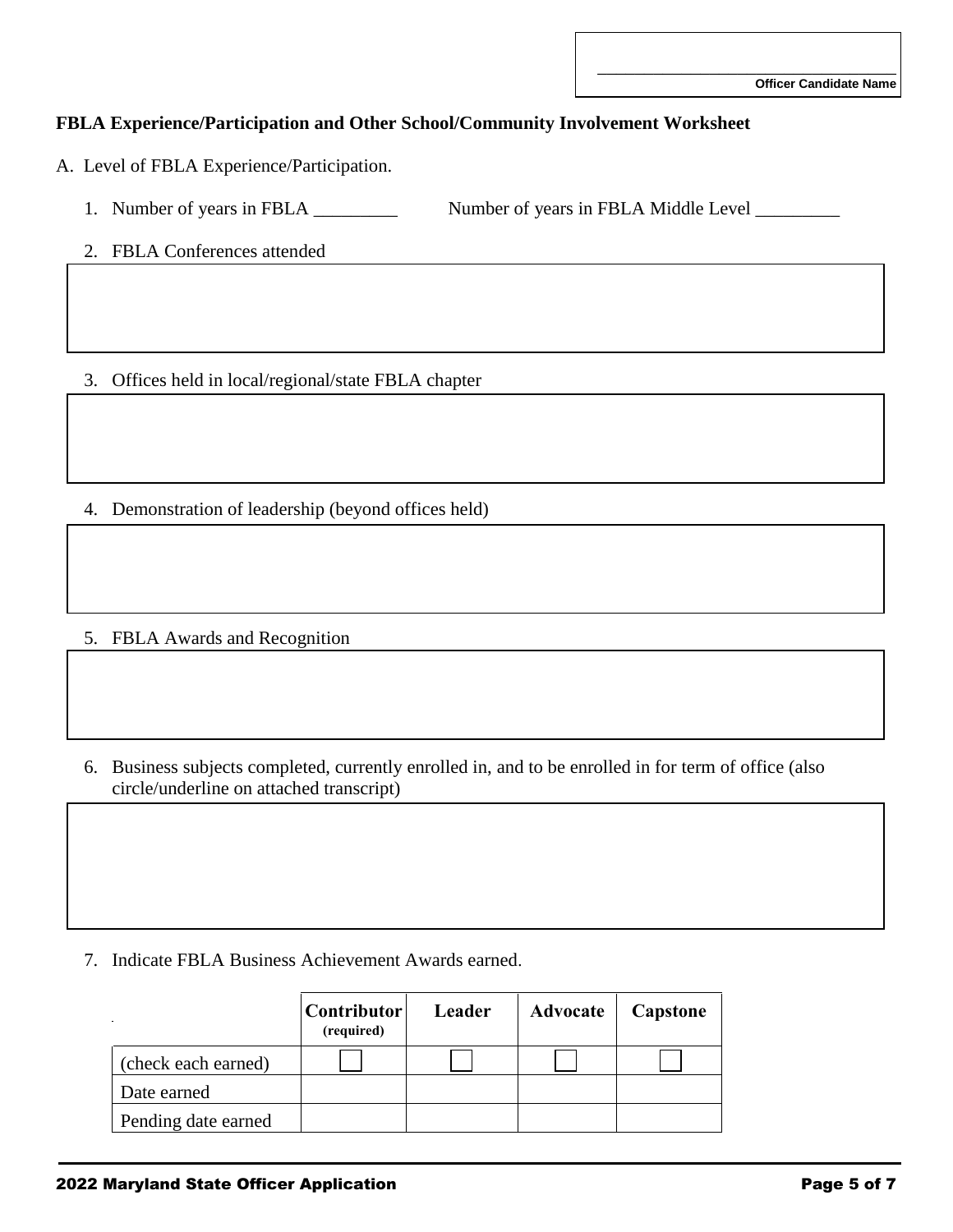### **FBLA Experience/Participation and Other School/Community Involvement Worksheet (continued)**

- B. Explanation of non-FBLA time commitments and other activities and how they may affect your service as a state officer (home responsibilities, organizations, occupation, etc.).
	- 1. Work experience and current commitment to your occupation (hours per week, flexibility to take time off for FBLA related activities, etc.).

2. Other school/sport/community organization involvement. List event/activity, level of participation, and time commitment. Specifically identify hours per week and flexibility to take time off for FBLA related activities.

3. List any other factors that may limit your commitment to activities and time to devote to state officer duties (including, but not limited, to religious obligations, personal/home factors, etc.)